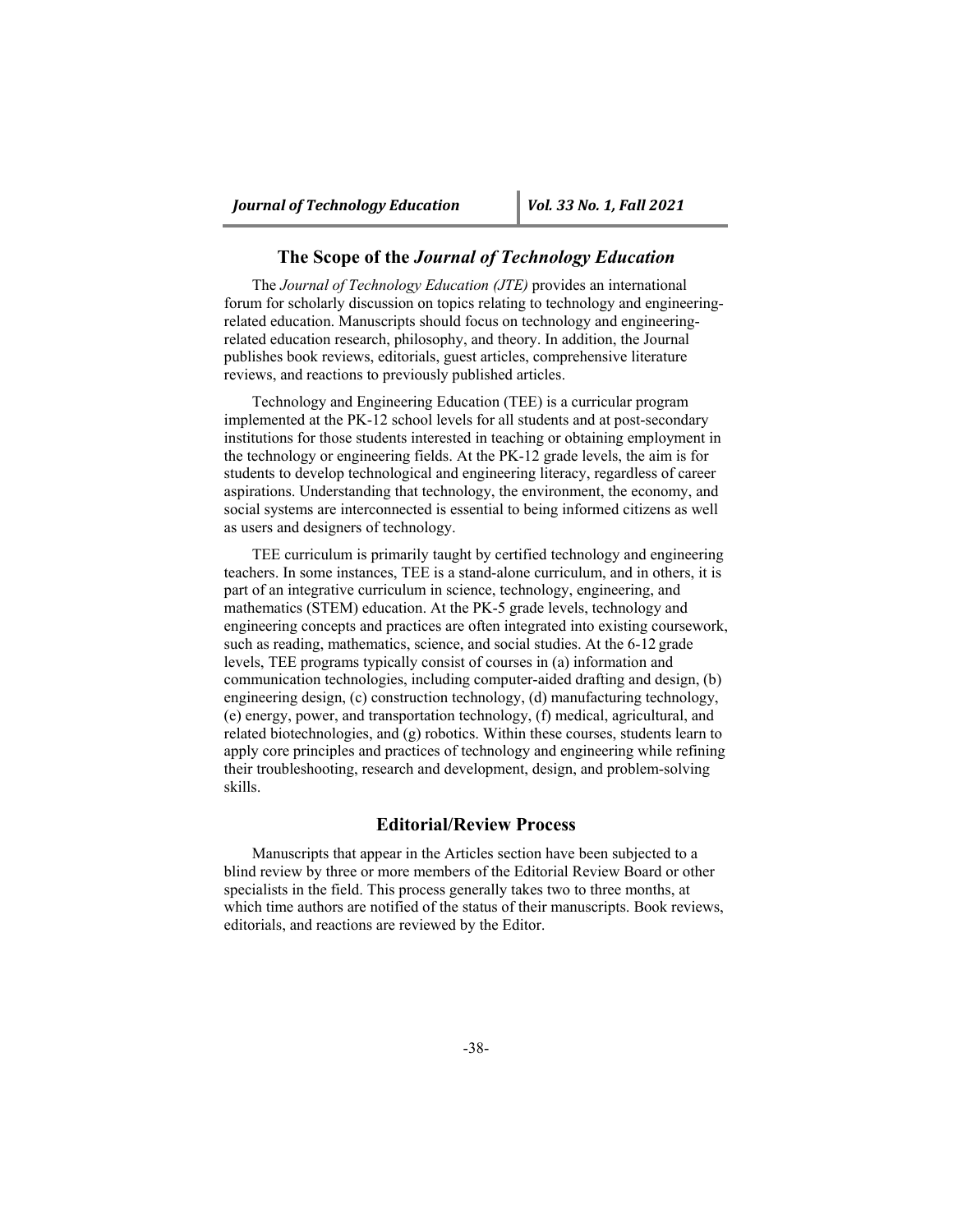## **Manuscript Submission Guidelines**

The manuscript submission process is facilitated by the University Libraries of Virginia Polytechnic Institute and State University. Authors should register then submit manuscripts through the portal at **https://jte-journal.org**. Questions for the editors should be sent to: Editor, *Journal of Technology Education* at jte@iteea.org.

- 1. All manuscripts must be double-spaced Microsoft Word documents.
- 2. Manuscripts must adhere to the guidelines published in the *Publication Manual of the American Psychological Association* (7th Edition), except that tables and figures should be embedded within the text rather than at the end of the document.
- 3. Figures and tables should be optimized for portrayal within an area measuring 4.5" wide by 6.75" tall on a black and white page. All figures and tables must fit and be legible within these size requirements without sacrificing legibility. Tables, line drawings, and graphs must be editable with Microsoft or Adobe products and in vector rather than raster format when possible. Shading should not be used as a background for illustrations or graphs and within bar graphs; if needed, fill patterns consisting of lines should be used. A high-resolution file for each figure should also be submitted with the manuscript. These should have a resolution of at least 300 dpi (600 dpi or above preferred) and be in JPG, TIFF, GIF, or PNG format.
- 4. Research manuscripts should generally be 22,000 to 40,000 characters in length, including spaces. They should include an abstract of up to 250 words and four to six key terms. Book reviews, editorials, and reactions should be approximately 6,000 to 12,000 characters in length.
- 5. Authors for whom English is not the primary language must enlist a native English editor for the manuscript prior to submission. The names and the email addresses of the authors and the English editor must be identified on the title page of the manuscript.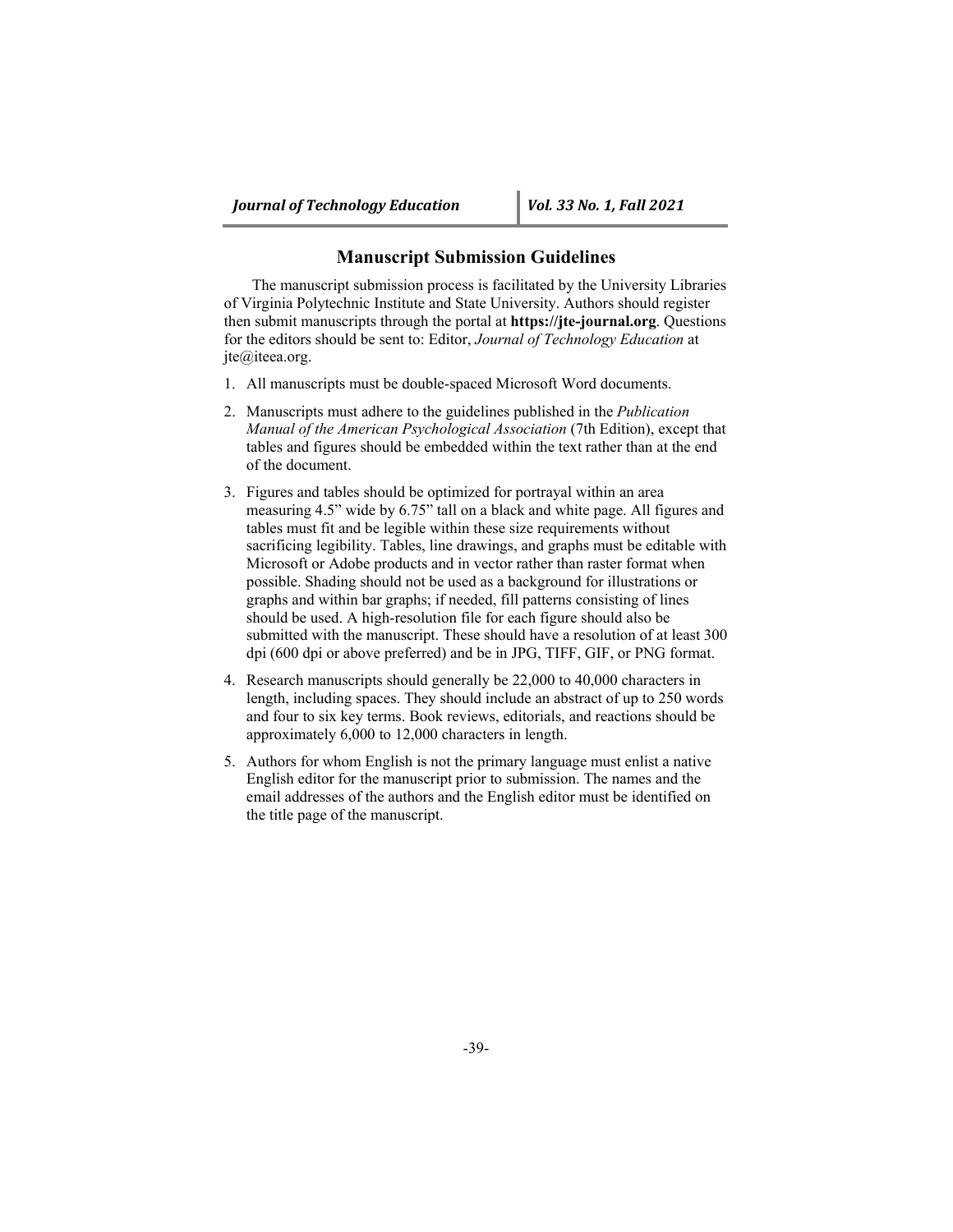# **Editorial Personnel**

#### **Coeditors**

Mary Annette Rose, Ball State University, jte@iteea.org

Jim Flowers, Ball State University, jte@iteea.org

## **Previous Editors**

Chris Merrill, Illinois State University (2010-2020)

James LaPorte, Virginia Polytechnic Institute and State University & Millserville University (1997-2010)

Mark Sanders, Virginia Polytechnic Institute and State University (1989- 1997)

## **Editorial Review Board**

Sharon Brusic, Millersville University

Vincent Childress, North Carolina Agricultural and Technical University

Rodney Custer, Black Hills State University

Jenny Daugherty

Marc deVries, Delft University of Technology, The Netherlands

W. Tad Foster, Indiana State University

Ronald Hansen, University of Western Ontario, Canada

Christine Hailey, Texas State University

Hyuksoo Kwon, Kongju National University, Republic of Korea

Oenardi Lawanto, Utah State University

Philip Reed, Old Dominion University

John Wells, Virginia Polytechnic Institute and State University

John Williams, University of Waikato, Hamilton, New Zealand

Many others serve along with Editorial Review Board members as peer reviewers for *JTE* manuscripts.